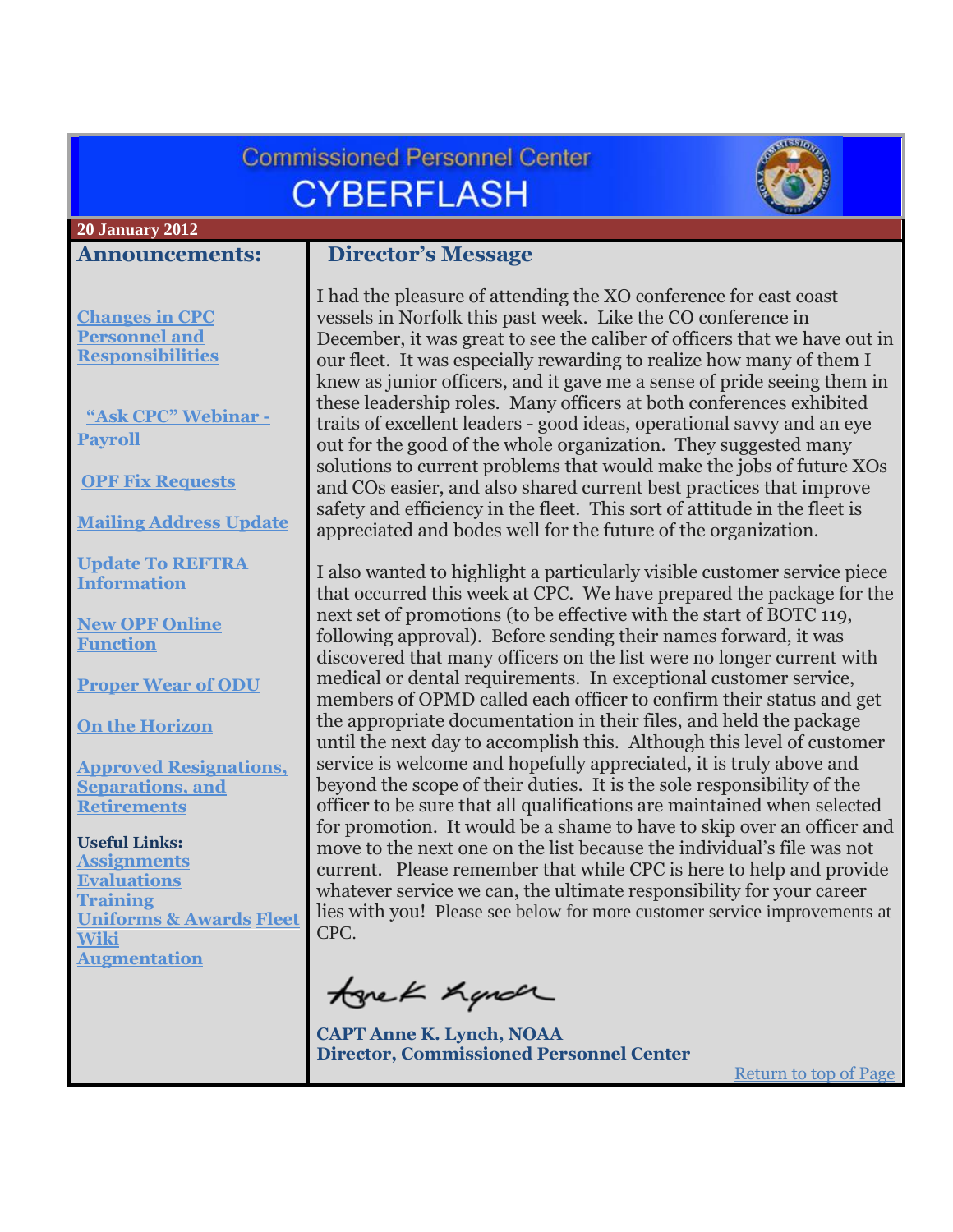#### <span id="page-1-0"></span>**Changes in CPC Personnel and Responsibilities**

The new year has brought some new changes for CPC. In our hope to improve continuity and customer service, officers have now been alphabetically divided, by last name, and should correspond with their assigned HR specialist for all personnel actions.

A-K: Sherrita Irby [\(sherrita.irby@noaa.gov\)](mailto:sherrita.irby@noaa.gov) L-Z: Tracey Peterson [\(tracey.m.peterson@noaa.gov\)](mailto:tracey.m.peterson@noaa.gov)

In addition, Gregory Raymond effective February 1, 2012 will be detailed outside of CPC and Katherine Raymond be detailed as Chief, Officer Personnel Management Division.

## <span id="page-1-1"></span>**"Ask CPC" Webinar - Payroll**

CPC will be hosting an 'Ask CPC' Webinar on Thursday 26 January 2011 from 1430 to 1530 EST. The topic will be "Payroll Q&A" presented by the CPC Payroll Unit. Immediately following the brief presentation there will be a question and answer session with the CPC Director, Deputy Director, Division Chiefs and Program Managers. As a participant you will be able to hear the presenter, use the Q&A window to provide questions and listen to the responses to questions. Following the webinar, a summary document outlining questions raised and links to resources will be posted on the CPC website. The link for the WebEx site will be sent out from the Director, CPC, before the meeting.Future webinars will focus on topics of most interest to you. The link below will take you to an online survey; we are requesting all active duty officers respond. Please pick up to three topics you would like CPC to discuss in this forum for the following quarter. If a topic is not listed, please fill in the "Other" section with your

suggestion. [http://www.surveymonkey.com/s/7YXPKQQ.](http://www.surveymonkey.com/s/7YXPKQQ)

## <span id="page-1-2"></span>**OPF Fix Requests**

Officers are requested to not use OPF Fix email to for conversations with CPC. The system is for submitting certificates and other important documents to the OPF. Additionally, when submitting documents electronically ensure the document is full size and easily legible.

## <span id="page-1-3"></span>**Mailing Address Update**

Tax season is here! In order to be sure that your W-2 will be sent to the correct address, officer are requested to update their address in the

## <span id="page-1-4"></span>**Update To REFTRA Information**

Spring REFTRA 72 is scheduled for March 5th through March 30th. The fall REFTRA class is uncertain with the impending changes of GMATS. Therefore, anyone scheduled/anticipated to report to sea from April 1, 2012 through March 1, 2013 should be prepared to attend the spring REFTRA. The following officers are anticipated to return to sea within that time frame. If you think you should be added to this list or anticipate problems attending REFTRA please contact LT [Amanda Goeller](mailto:assignmentbranch.cpc@noaa.gov?subject=Reftra) at [301-713-7694](tel:301-713-7694) or LT [Jonathan French](mailto:jonathan.r.french@noaa.gov?subject=REFTRA) at [301-713-7736.](tel:301-713-7736)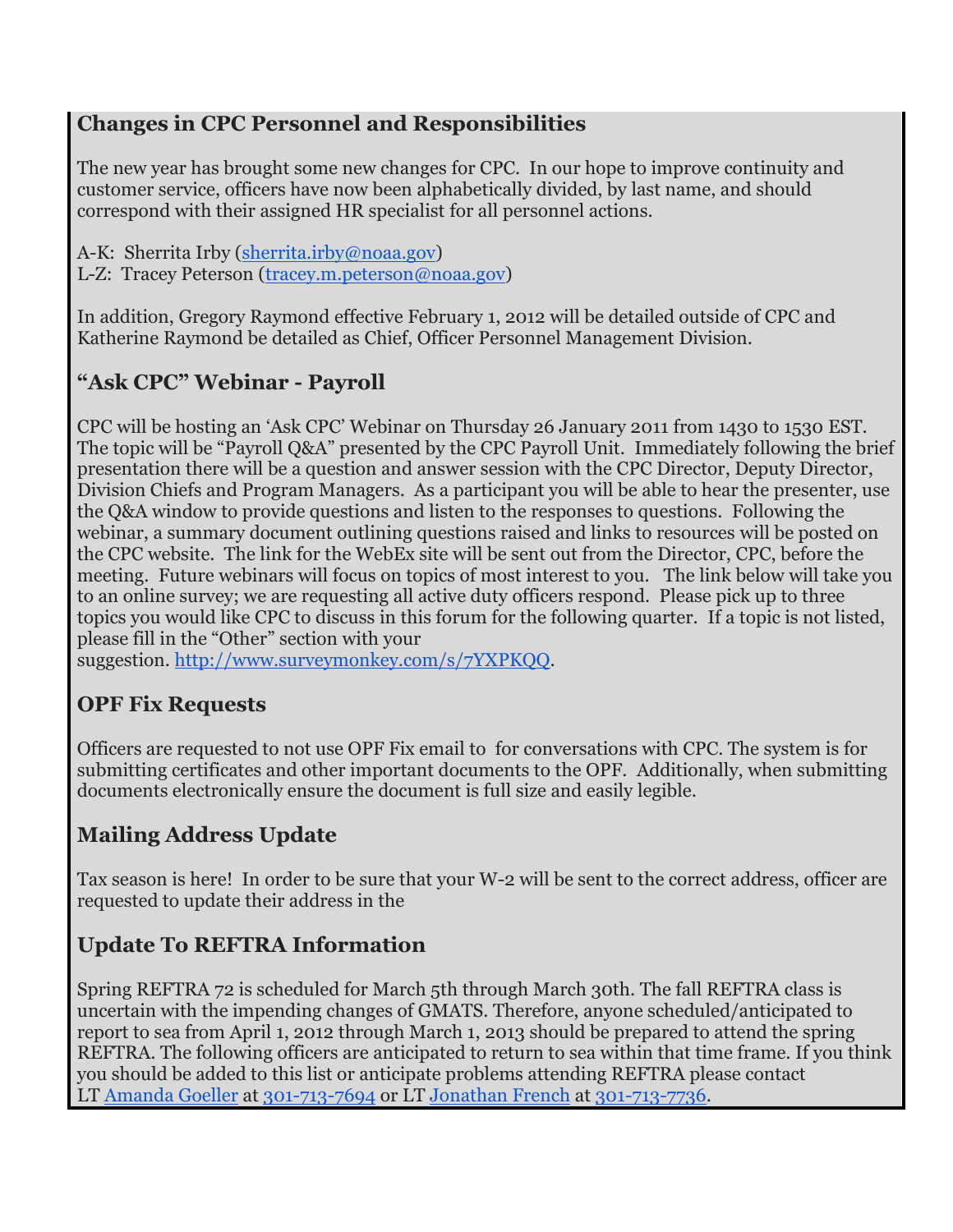#### **SPRING REFTRA: March 5 – 30th 2012**

CDR Richard T. Brennan LCDR Donald E. Beaucage LCDR Chad M. Cary LCDR Sarah L. Dunsford LCDR Lindsay R. Kurelja LT Mark K. Frydrych LT Matthew Glazewski LT Guinevere R. Lewis

LT Meghan E. McGovern LTJG Brian D. Prestcott LTJG Kyle A. Byers LTJG Paul M. Chamberlain LTJG Glen A. Rice LTJG Loren M. Evory LTJG Jeffrey G. Pereira LTJG Megan R. Guberski

# <span id="page-2-0"></span>**New OPF Online Function**

As we continue to increase customer service, a new function has been added to the [OPF Online:](https://cpc.omao.noaa.gov/opfonline/login.jsp) Promotion Eligibility- Training.

This function will allow officers within the grades O-1 to O-3 to check their promotion eligibility based on the required CLC/USDA training. Once an officer has signed into their OPF, they can click the link on the left-side to view a report that will outline completed training, and training still required for promotion to the next grade. Once all training has been completed, the status at the top will say 'eligible' and a green check mark will appear. The eligibility status within this report is solely based on required training. It will not reflect other requirements (i.e. medical, mental, dental) for promotion.

#### <span id="page-2-1"></span>**Proper Wear of ODU**

All officers are reminded that [ODU](http://www.corpscpc.noaa.gov/perservices/pdf/Operational_Dress_Uniform_Manual.pdf) Trousers are to be worn "bloused" when worn with boots and straight leg fashion when worn with low-topped shoes or boat shoes. Additionally, the Foul Weather Parka II and liner are the only authorized outerwear garment to be worn with the ODU. The liner may be worn without parka within the confines of the unit and with the ODU only. The new liner available has a place on the front for rank insignia, however, until further notice the new liner is not authorized as a stand-alone jacket.

<span id="page-2-2"></span>

| <b>On the Horizon</b> |                               |  |  |  |
|-----------------------|-------------------------------|--|--|--|
| 26 January 2012       | "Ask CPC" Webinar             |  |  |  |
| 06 -16 February 2012  | Mid-Grade Leadership Training |  |  |  |
| 05 – 30 March 2012    | REFTRA 72                     |  |  |  |

[Return to top of Page](#page-0-0)

#### <span id="page-2-3"></span>**Approved Resignations, Separations, and Retirements**

The following officers have approved retirements, resignations, or separations. Be sure to thank them for their service to NOAA and nation.

|--|--|